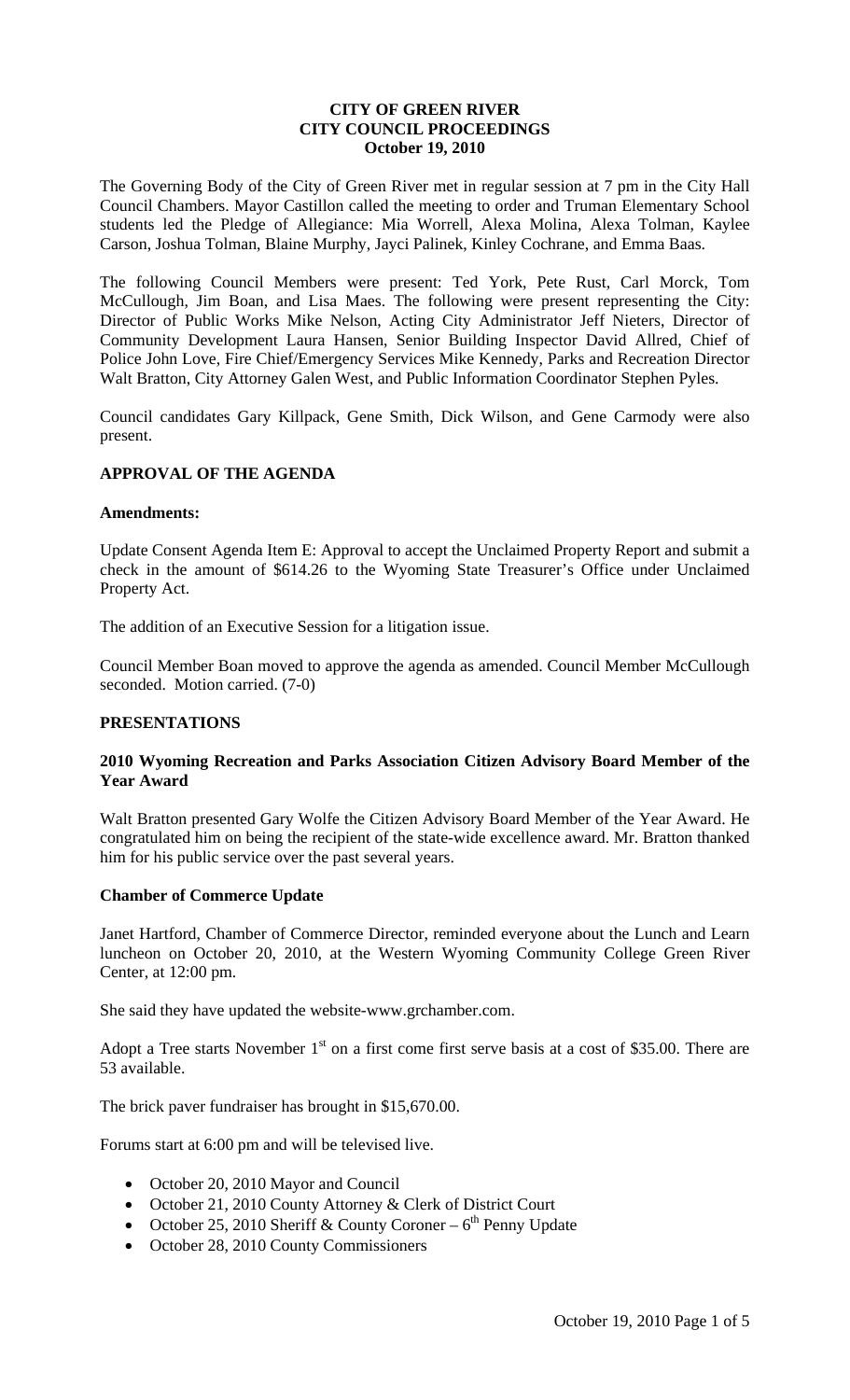Council Member York asked if there has been any kind of feedback on the Whitewater Park since it has been completed.

Mrs. Hartford said yes, there have been inquiries about the Whitewater Park. Visitors do come in and ask about it, because they see the signs that have been put up around the city and on the interstate.

#### **PROCLAMATIONS**

#### **Cowboys Against Cancer**

Mary Schuck read the proclamation and the Mayor declared the month of November 2010 as Cowboys Against Cancer Awareness Month.

#### **ORDINANCES**

#### **Amendment to the Nuisance Ordinance**

First Reading: An ordinance amending Section 5 of Green River Ordinance 05-08 and Section 17-10 of the Green River Code of Ordinances, City of Green River, State of Wyoming, to allow Special Municipal Officers whose duties include Municipal Code Enforcement to issue nuisance notices.

Council Member McCullough moved to approve the first reading of the proposed amendment to Chapter 17 of the City of Green River Code of Ordinances pertaining to nuisance enforcement. Council Member Maes seconded.

The Mayor asked for clarification.

Laura Hansen said the current ordinance states only a police officer can give a nuisance order. Since the retirement of the weed abatement officer, his duties have been split up among different departments. To assist with the enforcement of the nuisance ordinance the Community Development Department is proposing a language amendment to expand the language to allow for a special municipal officer to issue notices and citations under the nuisance ordinance in addition to the Green River Police Department.

Council Member Boan clarified only the Senior Building Inspector will be appointed.

Motion carried. (7-0)

#### **RESOLUTIONS**

## **Appointment of Senior Building Inspector as a Special Municipal Officer**

R10-86: A resolution for the governing body of the City of Green River, Wyoming, to approve the resolution appointing the Senior Building Inspector as a Special Municipal Officer to serve as an issuing officer for the purpose of issuing citations under Chapter 7, Buildings and Building Regulations and Chapter 17, Nuisances.

Council Member York moved to approve the resolution. Council Member Boan seconded. Motion carried. (7-0)

#### **South-East Storm Drain Project Easements**

R10-87: A resolution for the governing body of the City of Green River, Wyoming, authorizing the City of Green River, Wyoming, to accept from Four Whatever, Inc. a Wyoming Corporation, a storm drain easement for locating, establishing, constructing, and maintaining a certain storm drain.

Council Member Maes moved to approve the resolution. Council Member McCullough seconded.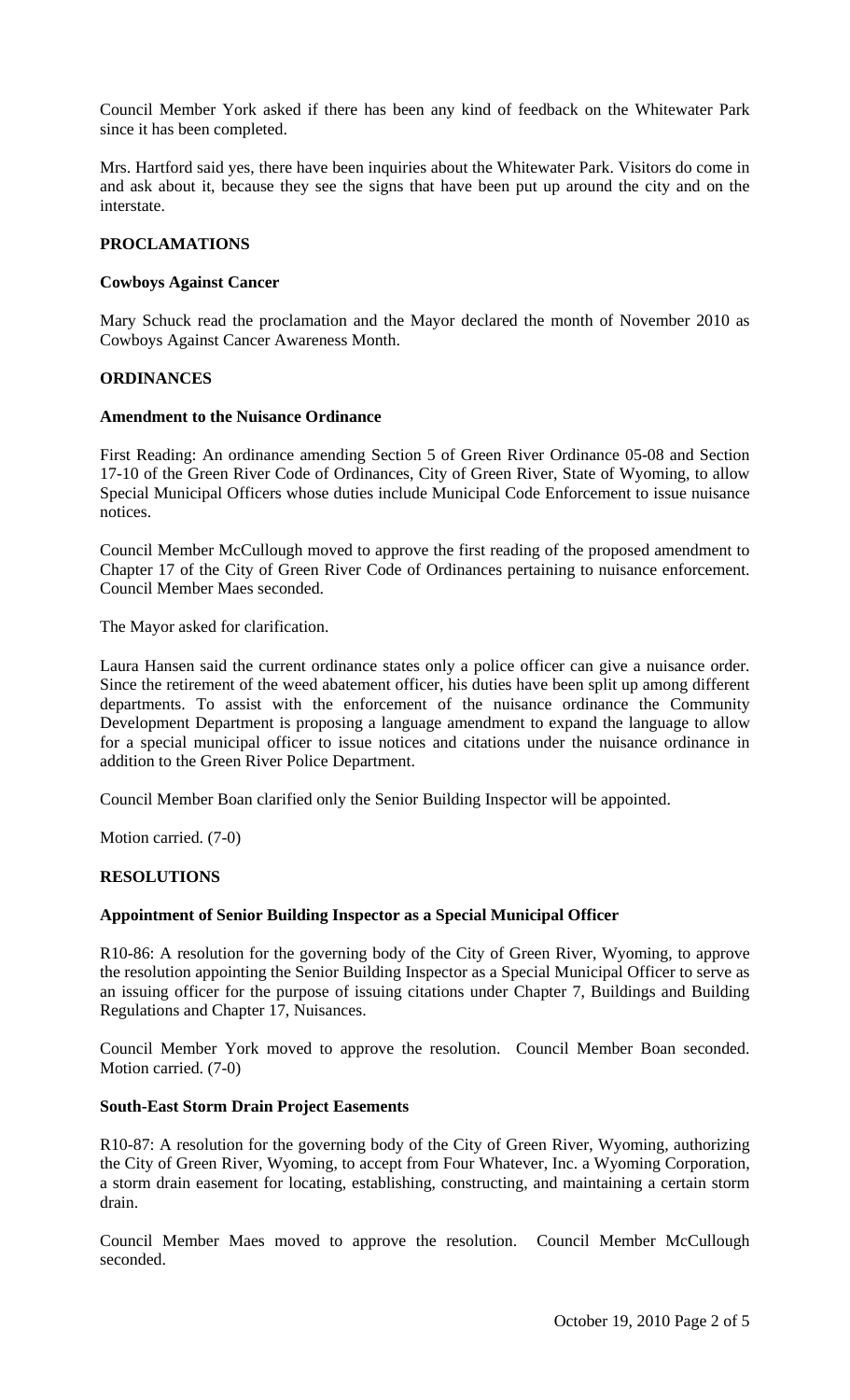Council Member McCullough asked for clarification.

Mr. Nieters said the City was given a notice of violation for admitting soil erosion into the river. This is the second step to mitigate the issue. The first part was to dig all the soils out of the river and the next part is to put in a storm sewer drain. This easement is needed to maintain the property and the sewer drain line.

Motion carried. (7-0)

## **Budget Increase for the FMC Bridge Replacement Project**

R10-88: A resolution for the governing body of the City of Green River, Wyoming, to approve an increase in expenditure authority in the Capitol Projects Fund for the FMC Bridge Replacement Project in the amount of \$47,500.

Council Member Morck moved to approve the resolution. Council Member Rust seconded. Motion carried. (7-0)

## **COUNCIL ACTION ITEMS**

## **Approval of Change Order #3 on the Green River Southside Water System Improvements**

Council Member Boan moved to approve Change Order #3 for the City of Green River Southside Water System Improvements, to authorize payment of \$21,800 from the Force Account line item, and make payment to Jackman Construction, Inc. Council Member McCullough seconded.

Council Member McCullough asked for clarification.

Mr. Nieters said this project has a Force Account line item in the contract. Legal review of this line item requires the council be polled to authorize the work before it occurs and a formal change order to be prepared. This change order authorizes spending for the construction of preformed thrust blocks and placement of blocks with a crane, and threading the existing casing with a tee that goes to the college. This does not change the cost or the amount of time for the contract project to be completed.

Council Member Rust asked what a force account is. He has never heard of it.

Mike Nelson said a force account is put into some contracts for unanticipated work that cannot be foreseen. With this project once things were uncovered they found no thrust blocks, valves, and other items that are needed. This is what force accounts are for.

Motion carried. (7-0)

## **CONSENT AGENDA**

Council Member York moved to approve the following consent agenda items. Council Member Morck seconded. Motion carried. (7-0)

- The submittal of a 2010 New England Park Association Tree Planting Program Grant *in the amount of \$2,000*.
- Authorization for the Parks and Recreation Department to apply for 2011 Sweetwater County Travel and Tourism grants for the following events: Smash and Splash Racquetball Tournament, Green River Mountain Bike Jam, Art on the Green, May 2011 Competitive Kayak Event, and August 2011 Kayak Rodeo event and to deposit these grant funds in the Leisure Programs Division Budget.
- Acceptance of all donations for the Parks and Recreation Department special events in 2011.
- The submittal of the Wyoming Community Foundation Grant by the Solid Waste Division.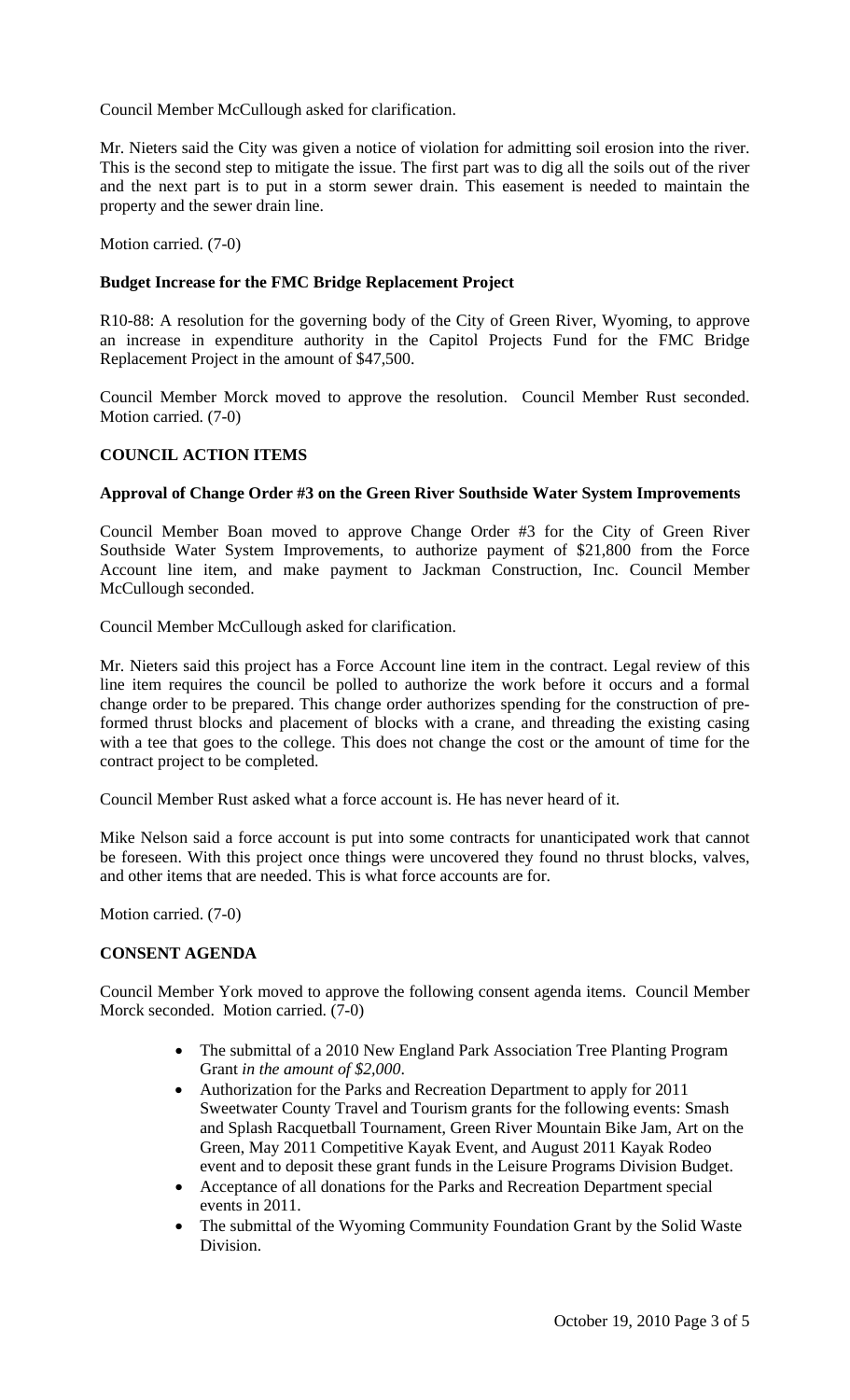- Acceptance of the Unclaimed Property Report and submission of a check in the amount of \$614.26 to the Wyoming State Treasurer's Office under the Unclaimed Property Act.
- Authorization to release the 2009 Capitol Improvement Project retainage in the amount of \$153,570.97 to Pallesen Construction, Incorporated.
- The agreement between the City of Green River and Dowdle Folk Art/Americana Art Enterprise and deposit the revenue generated from the sales of *Green River, Wyoming* puzzles in the Art Development Program account number 15-900-9403.
- The removal of items from the landfill as requested by Randy Laughter and Kenny King. *(old semi-trailer, yellow snow blower, red four-wheeler)*
- Ratification of Amendment No. 1 to the Cooperative Agreement between WYDOT and the City of Green River for the FMC Bridge Replacement (WYDOT Number 0C04086).
- The acceptance of the Work Order Agreement from JFC to complete survey work on the South East Teton Storm Drain Project for an amount not to exceed \$1,000 based on JFC's hourly rate schedule.
- Minutes for October 5, 2010 and October 12, 2010 Special Council.
- Financial Reports and Payment of Bills: Prepaid Invoices =  $$118,358.88$  Outstanding Invoices =  $$692,332.82$ Pre-authorization Payments =  $$755,000.00$  Payroll Expenditures =  $$345,220.83$

# **CITY ADMINISTRATOR'S REPORT**

Mr. Nieters updated council on projects going on within the city:

- Water Expansion Project: installation of the pipe along Uinta Drive is complete. They are currently working on the rehabilitation of the water tank on Upland Way.
- The 16 inch river crossing water line is installed and the connections to the current lines will be done when the rehabilitation is complete on the water tank on Upland.
- FMC Spur Road: There is no rock ripping or removal during the week. They have brought in other equipment to the site to dig into the heavy rock. The electrical contractor has started work and is excavating trenches for lights.

# **CITY ATTORNEY'S REPORT**

Mr. West extended his appreciation to the City Administration and Departments for being so accommodating with the changes in procedures that he has requested.

# **MAYOR AND COUNCIL REPORTS**

Council Member Rust said Futures has met and approved the Tomahawk Agreement.

Council Members York, Maes, McCullough, and Morck all had nothing to report.

Council Member Boan said he was again discouraged on the ads that are being placed in the newspaper slamming the Mayor and himself. He feels the statements that are being placed in the paper are misleading.

The Mayor said he knows during the time of elections things like this are going to occur, but he feels this affects the community as a whole not just one person. It does not look good for anyone.

# **ADJOURN TO EXECUTIVE SESSION**

Council Member Boan moved to adjourn to executive session for a litigation issue at 7:50 pm. Council Member Morck seconded. Motion carried. (7-0)

# **RECONVENE**

Council Member York moved to go back to the council meeting at 8:09 pm. Council Member Boan seconded. Motion carried. (7-0)